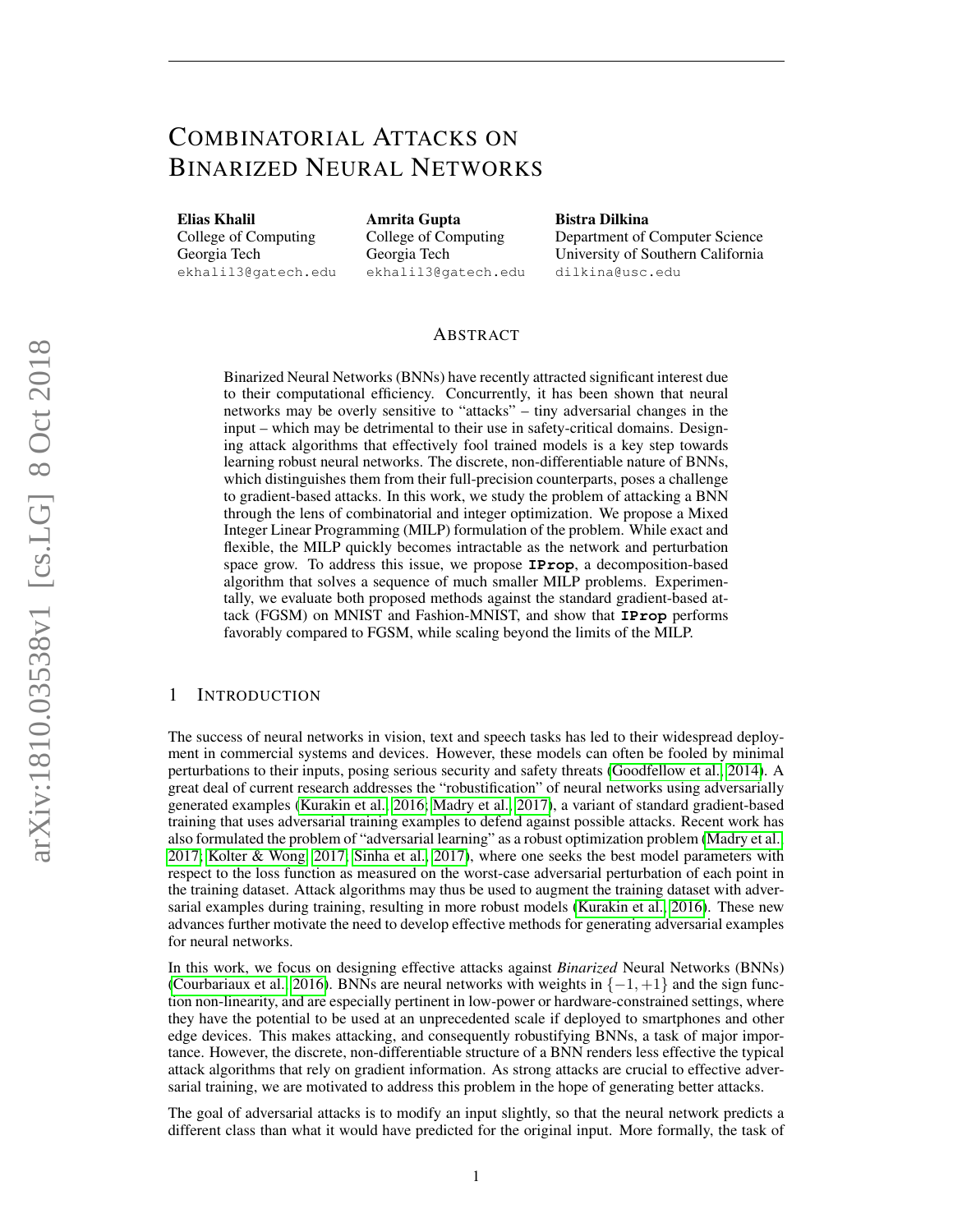generating an optimal adversarial example is the following: Given:

- $A$  (clean) data point  $x \in \mathbb{R}^n$ ;
- A trained BNN model with parameters w, that outputs a value  $f_c(x; w)$  for a class  $c \in \mathcal{C}$ ;
- prediction, the class predicted for data point x, arg  $\max_{c \in \mathcal{C}} f_c(x; w)$ ;
- target, the class we would like to predict for a slightly perturbed version of  $x$ ;
- $\epsilon$ , the maximum amount of perturbation allowed in any of the *n* dimensions of the input x.

Find:

A point  $x' \in \mathbb{R}^n$ , such that  $||x - x'||_{\infty} \leq \epsilon$  and the following objective function is maximized:

$$
f_{\texttt{target}}(x';w) - f_{\texttt{prediction}}(x';w).
$$

This objective function guides *targeted* attacks [\(Kurakin et al., 2016\)](#page-10-1), and is commonly used in the adversarial learning literature. If an adversary wants to fool a trained model into predicting that an input belongs to a given class, they will simply set the value of target accordingly to that given class. We note that our formulation and algorithm also work for *untargeted* attacks via a simple modification of the objective function.

Towards designing *optimal* attacks against BNNs, we propose to model the task of generating an adversarial perturbation as a Mixed Integer Linear Program (MILP). Integer programming is a flexible, powerful tool for modeling optimization problems, and state-of-the-art MILP solvers have achieved excellent results in recent years due to algorithmic and hardware improvements [\(Achterberg & Wun](#page-10-4)[derling, 2013\)](#page-10-4). Using a MILP model is conceptually and practically useful for numerous reasons. First, the MILP is a natural model of the BNN: given that a BNN uses the sign function as activation, the function the network represents is *piecewise constant*, and thus directly representable using linear inequalities and binary variables. Second, the flexibility of MILP allows for various constraints on the type of attacks (e.g. locality as in [\(Tjeng & Tedrake, 2017\)](#page-11-2)), as well as various or even multiple objectives (e.g. minimizing perturbation while maximizing misclassification). Third, globally optimal perturbations can be computed using a MILP solver on small networks, allowing for a precise evaluation of existing attack heuristics in terms of the quality of the perturbations they produce.

The generality and optimality provided by MILP solvers does, however, come at a computational cost. While we were able to solve the MILP to optimality for small networks and perturbation budgets, the solver did not scale much beyond that. Nevertheless, experimental results on small networks revealed a gap between the performance of the gradient-based attack and the best achievable. This finding, coupled with the non-differentiable nature of the BNN, suggests an alternative: a combinatorial algorithm that is: (a) more scalable than a MILP solve, and (b) more suitable for a non-differentiable objective function.

To this end, we propose **IProp** (Integer Propagation), an attack algorithm that exploits the discrete structure of a BNN, as does the MILP, but is substantially more efficient. **IProp** tunes the perturbation vector by iterations of "target propagation": starting at a desirable activation vector in the last hidden layer D (i.e. a target), **IProp** searches for an activation vector in layer  $(D - 1)$  that can induce the target in layer D. The process is iterated until the input layer is reached, where a similar problem is solved in continuous perturbation space in order to achieve the first hidden layer's target. Central to our approach is the use of MILP formulations to perform layer-to-layer target propagation. **IProp** is fundamentally novel in two ways:

- To our knowledge, **IProp** is the first target propagation algorithm used in adversarial machine learning, in contrast to the typical use cases of training or credit assignment in neural networks [\(Le Cun, 1986;](#page-11-3) [Bengio, 2014\)](#page-10-5);
- The use of exact integer optimization methods within target propagation is also a first, and a promising direction suggested recently in [\(Friesen & Domingos, 2017\)](#page-10-6).

We evaluate the MILP model, **IProp** and the Fast Gradient Sign Method (FGSM) [\(Goodfel](#page-10-0)[low et al., 2014\)](#page-10-0) – a representative gradient-based attack – on BNN models pre-trained on the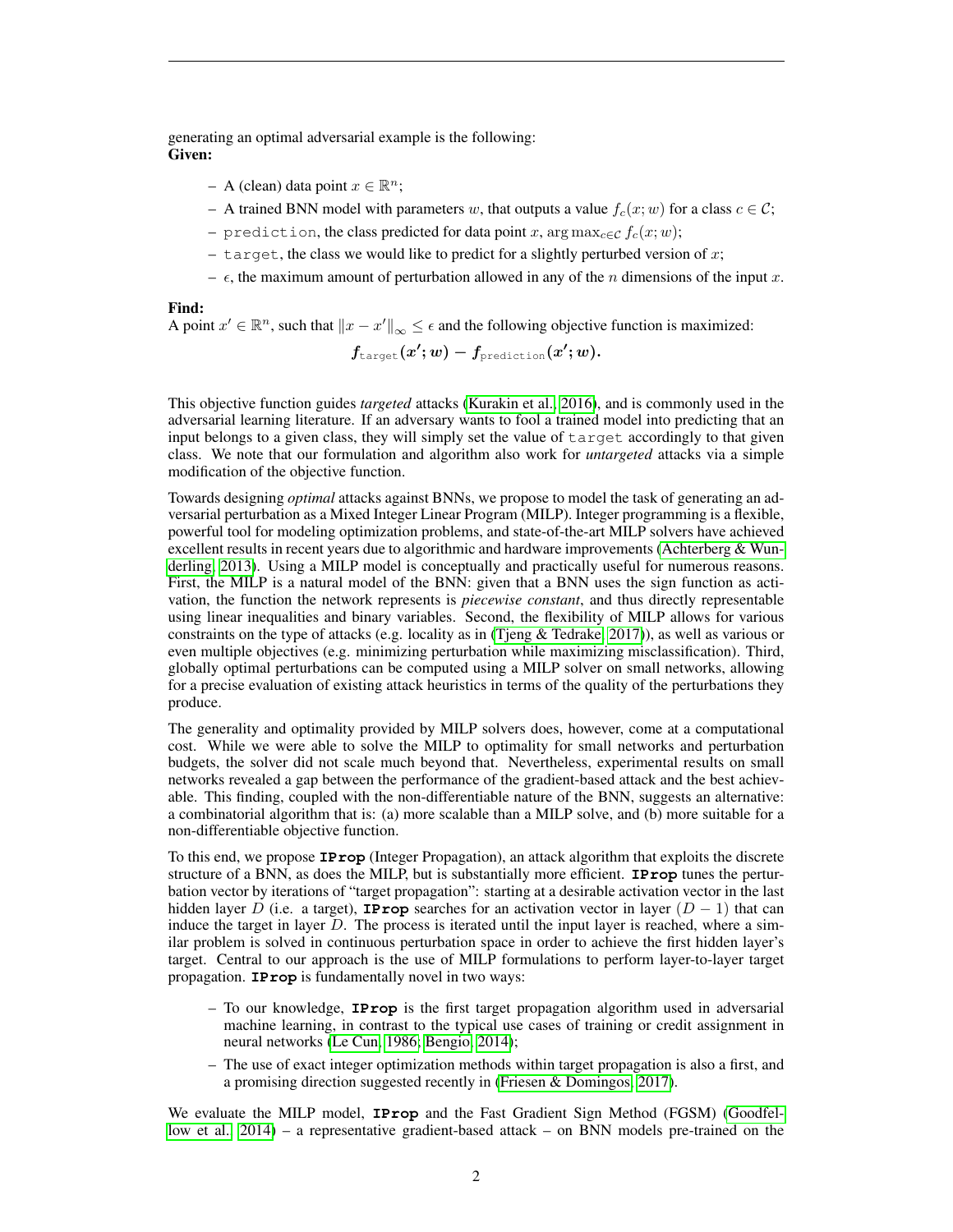MNIST [\(LeCun et al., 1998\)](#page-11-4) and Fashion-MNIST [\(Xiao et al., 2017\)](#page-11-5) datasets. We show that **IProp** compares favorably against FGSM on a range of networks and perturbation budgets, and across a set of evaluation metrics. As such, we believe that our work is a testament to the promise of integer optimization methods in adversarial learning and discrete neural networks.

This paper is organized as follows: we describe related work in Section [2,](#page-2-0) the MILP formulation in Section [3,](#page-2-1) the heuristic **IProp** in Section [4](#page-3-0) and experimental results in Section [5.](#page-6-0) We conclude with a discussion on possible avenues for future work in Section [6.](#page-8-0)

## <span id="page-2-0"></span>2 RELATED WORK

Binarized neural networks were first proposed in [\(Courbariaux et al., 2016\)](#page-10-3) as a computationally cheap alternative to full-precision neural networks. Since then, BNNs have been used in computer vision [\(Rastegari et al., 2016\)](#page-11-6) and high-performance neural networks [\(Umuroglu et al., 2017;](#page-11-7) [Alem](#page-10-7)[dar et al., 2017\)](#page-10-7), among other domains.

Adversarial attacks against modern neural networks were first investigated in [\(Biggio et al., 2013;](#page-10-8) [Szegedy et al., 2013\)](#page-11-8). Since then, the area of "adversarial machine learning" has developed considerably. In [\(Szegedy et al., 2013\)](#page-11-8), a L-BFGS method is used to find a perturbation of an input that leads to a misclassification. As an efficient alternative to L-BFGS, the Fast Gradient Sign Method (FGSM) was proposed in [\(Goodfellow et al., 2014\)](#page-10-0): FGSM uses the gradient of the loss function with respect to the input to maximize the loss, a cheap operation thanks to backpropagation. Soon thereafter, an iterative variant of FGSM was shown to produce much more effective attacks [\(Kurakin](#page-10-1) [et al., 2016\)](#page-10-1); it is this version of FGSM that we will compare against in this work. Other attacks have been developed for different constraints on the allowed amount of perturbation ( $L_0, L_1, L_2$  norms, etc.) [\(Carlini & Wagner, 2017;](#page-10-9) [Papernot et al., 2016;](#page-11-9) [Moosavi Dezfooli et al., 2016\)](#page-11-10).

Of relevance to our MILP approach are the MILP attacks against rectified linear unit (ReLU) networks of [\(Tjeng & Tedrake, 2017\)](#page-11-2) and [\(Fischetti & Jo, 2018\)](#page-10-10). In contrast to binarized networks, ReLU networks are differentiable and thus straightforwardly amenable to attacks via FGSM. [Gal](#page-10-11)[loway et al.](#page-10-11) [\(2017\)](#page-10-11) perform an empirical evaluation of existing attack methods against BNNs and find that BNNs are more robust to gradient-based attacks than their full-precision counterparts. This finding suggests the search for more powerful attacks that exploit the discrete nature of a BNN, a key motivation for our work here. Most recently, [Narodytska et al.](#page-11-11) [\(2017\)](#page-11-11) studied the problem of *verifying* BNNs with satisfiability (SAT) solving and MILP. In contrast to our *optimization* problem of maximizing the difference in outputs for a pair of classes, verification is a *satisfiability* problem that asks to prove that a network will not misclassify a given point, i.e. there is no objective function. As such, SAT solvers fare better than MILP solvers in BNN verification. Our **IProp** algorithm is complementary to the exact verification methods of [Narodytska et al.](#page-11-11) [\(2017\)](#page-11-11), as it can be used to quickly find a counterexample perturbation, if one exists, which would help resolve the verification question negatively.

## <span id="page-2-1"></span>3 INTEGER PROGRAMMING FORMULATION

We briefly introduce our Mixed Integer Linear Programming formulation for the BNN attack problem. As mentioned earlier, the MILP may not be scalable, but it offers insights into designing better algorithms for our problem, as is the case with our **IProp** algorithm. We operate on a trained, fully-connected, feed-forward BNN with weights  $w_{l,j',j} \in \{-1,1\}$  between each neuron j' in the  $(l-1)$ -st layer and each neuron j in the l-th layer. The BNN performs, at each of its D hidden layers (r neurons per layer), a linear transformation of the input followed by the (element-wise) application of the sign function, where  $\sin(x)$  is 1 if  $x \ge 0$  and -1 otherwise. The output layer consists of a weighted sum of the final hidden layer's activations. In what follows, we use the notation  $[D]$  to denote the set of integers from 1 to D, and  $[C, D]$  to denote the set of integers from C to D inclusive.

We use the following variables to formulate the BNN attack:

–  $p_i$ : the perturbation in feature j, such that the perturbed point is  $x + p$ ; this is a continuous variable, and truly the only decision variable in our formulation.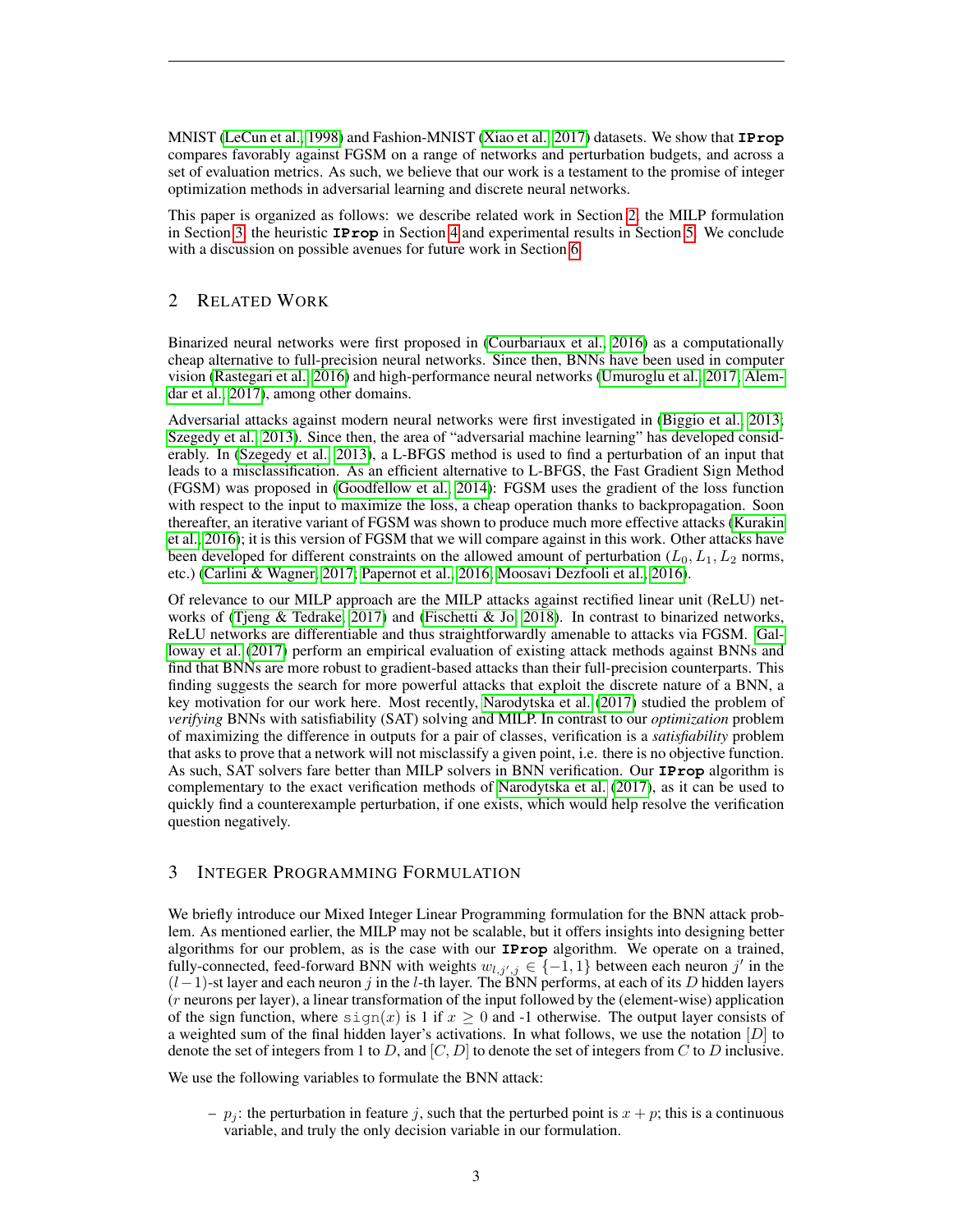- $a_{l,j}$ : the pre-activation sum for the j-th neuron in the l-th layer; for the output  $(D + 1$ -st) layer,  $a_{D+1,\text{target}}$  and  $a_{D+1,\text{prediction}}$  are equal to the output values  $f_{\text{target}}(x';w)$  and  $f_{\text{prediction}}(x'; w)$  of the model for the two classes of interest.
- $h_{l,j}$ : this is the activation value for the j-th neuron in the l-th layer, i.e.  $h_{l,j} = 1$  if  $a_{l,j} \ge 0$ and  $h_{l,j} = 0$  otherwise. This is the only set of binary variables in our formulation.

The in the following MILP formulation, the constraints essentially implement a forward pass in the BNN, from the perturbed input to the output layer. In particular, [\(2\)](#page-3-1) and [\(3\)](#page-3-2) compute the preactivation sums,  $(4)$  and  $(5)$  are big-M constraints that assign the correct activation value h given the pre-activation  $a$ , and [\(6\)](#page-3-5) is the perturbation budget constraint. Note that for [\(4\)](#page-3-3) and [\(5\)](#page-3-4), we require the lower and upper bounds  $L_{l,j}$  and  $U_{l,j}$  on  $a_{l,j}$ ; those bounds are easily calculated given x and  $\epsilon$ . We implicitly assume that the input is in  $[0, 1]^n$ , and constrain the perturbed point to be within this range; this is typical for images for example, where pixels in  $[0, 255]$  are scaled to  $[0, 1]$ .

$$
\max \qquad a_{D+1,\text{target}} - a_{D+1,\text{prediction}} \tag{1}
$$

subject to

$$
a_{1,j} = \sum_{j'=1}^{N} w_{1,j',j} \cdot (x_{j'} + p_{j'}) \qquad \forall j \in [r]
$$
 (2)

$$
a_{l,j} = \sum_{j'=1}^{r} w_{l,j',j} \cdot (2h_{l-1,j'} - 1) \qquad \forall l \in [2, D+1], \forall j \in [r] \qquad (3)
$$

$$
a_{l,j} \le U_{l,j} \cdot h_{l,j} \qquad \qquad \forall l \in [D], \forall j \in [r] \tag{4}
$$

$$
a_{l,j} \ge L_{l,j} \cdot (1 - h_{l,j}) \qquad \qquad \forall l \in [D], \forall j \in [r] \qquad (5)
$$

$$
p_j \in [-\epsilon, \epsilon] \qquad \qquad \forall j \in [n] \qquad \qquad (6)
$$

$$
h_{l,j} \in \{0,1\} \qquad \qquad \forall l \in [D], \forall j \in [r] \qquad (7)
$$
  
\n
$$
a_{l,j} \in [L_{l,j}, U_{l,j}] \qquad \qquad \forall l \in [D+1], \forall j \in [r] \qquad (8)
$$

In implementing this formulation, we accommodate "batch normalization" [\(Ioffe & Szegedy, 2015\)](#page-10-12), which has been shown to be crucial to the effective training of BNNs [\(Courbariaux et al., 2016\)](#page-10-3). We simply use the parameters learned for batch normalization, as well as the mean and variance over the training data, to compute this linear transformation.

## <span id="page-3-0"></span>4 **IPROP: INTEGER TARGET PROPAGATION**

<span id="page-3-6"></span><span id="page-3-5"></span><span id="page-3-4"></span><span id="page-3-3"></span><span id="page-3-2"></span><span id="page-3-1"></span>n

As we will see in Section [5,](#page-6-0) solving the MILP attack model becomes difficult very quickly. On the other hand, gradient-based attacks such as FGSM are efficient (one forward and backward pass per iteration), but not suitable for BNNs: a trained BNN represents a piecewise constant function with an undefined or zero derivative zero at any point in the input space. This same issue arises when training a BNN. There, [\(Courbariaux et al., 2016\)](#page-10-3) propose to replace the sign function activation by a differentiable surrogate function g, where  $g(x) = x$  if  $x \in [-1,1]$  and  $\text{sign}(x)$  otherwise. This surrogate function has derivative 1 with respect to x between  $-1$  and 1, and 0 elsewhere. As such, during backpropagation, FGSM uses the approximate BNN with  $g$  as activation, computing its gradient w.r.t. the input vector, and taking an ascent step to maximize the objective [\(1\)](#page-3-6).

However, as we show in Figure [1,](#page-4-0) the gradient used by FGSM may not be indicative of the correct ascent direction. Figure [1](#page-4-0) illustrates the outputs of a BNN (left) and an approximate BNN (right) with 3 hidden layers and 30 neurons per layer, as a single input value is varied in a small range. Clearly, the approximate BNN can behave arbitrarily differently, and gradient information with respect to the input dimension being varied is not very useful for our task.

Motivated by this observation, as well as the limitations of MILP solving, we propose **IProp**, a BNN attack algorithm that operates directly on the original BNN, rather than an approximation of it. To gain intuition as to how **IProp** works, it is useful to reason about the form of an optimal solution to our problem. In particular, the objective function [\(1\)](#page-3-6) can be expanded as follows:

$$
a_{D+1,\text{target}} - a_{D+1,\text{prediction}} = \sum_{j=1}^{r} (w_{D+1,j,\text{target}} - w_{D+1,j,\text{prediction}}) \cdot h_{D,j}.
$$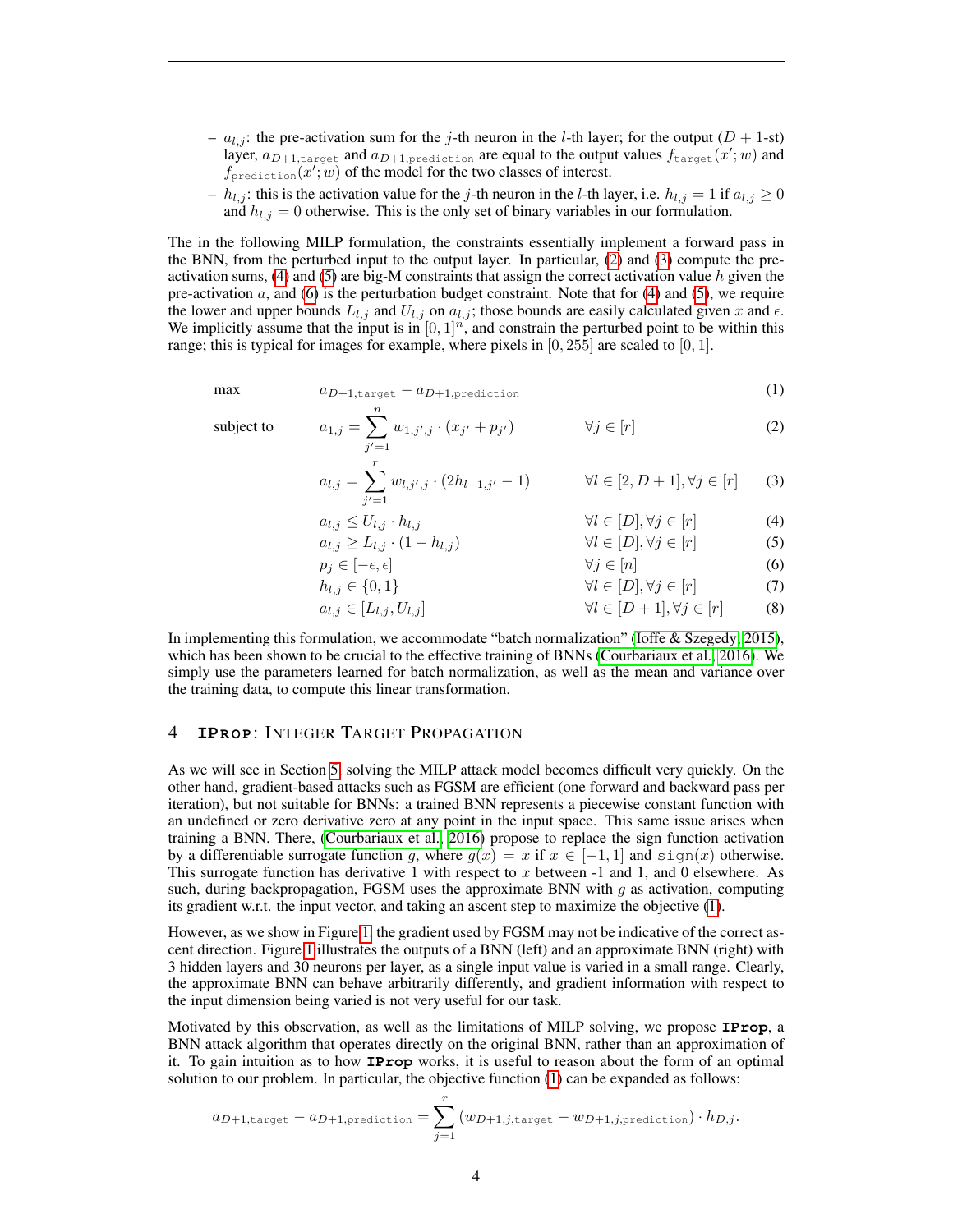Here, the summation is over the r neurons in layer D, and  $h_{D,j} \in \{-1,1\}$  is the activation of neuron j in the last hidden layer D. Clearly, whenever the weights out of a neuron j into the two output neurons of interest are equal, i.e.  $w_{D+1,j,\text{target}} = w_{D+1,j,\text{prediction}}$ , the activation value of that neuron does not contribute to the objective function. Otherwise, if  $w_{D+1,j,\text{target}} \neq w_{D+1,j,\text{prediction}}$ , then an *ideal setting* of the activation  $h_{D,j}$  would be +1 or −1, since this increases the objective function. Applying the same logic to all neurons in hidden layer D, we obtain an *ideal target* activation vector  $\overline{T} \in \{-1,1\}^r$  which maximizes the objective. However,  $\overline{T}$  may not be achievable by any perturbation to input x, especially if the perturbation budget  $\epsilon$  is sufficiently small. As such, **IProp** aims at achieving as many of the ideal target activation values as possible, given  $\epsilon$ .

**IProp** is summarized in pseudocode below. However, we invite the reader to return to the pseudocode following Section [4.3,](#page-5-0) as a lot of the notation is only introduced there.

<span id="page-4-0"></span>

Figure 1: Final layer activations for inputs to a small BNN with two output classes ( $\circ$ 1 and  $\circ$ 2) as a single input dimension  $(x1)$  is varied. The relative activations of the two classes differ significantly between the true BNN (left) and an approximation of the BNN (right) used to enable gradient computations for FGSM.

## **IProp**  $(x, \epsilon,$  BNN weight matrices  $\{W_l\}_{l=1}^D$ , prediction, target, step size S)

1: Incumbent perturbation:  $p^* \leftarrow \vec{0}$  (no perturbation) 2: Compute  $\overline{T} \in \{-1, 1\}^r$ , the ideal target activation vector in layer D 3: Run x through BNN; Set  $h_l^*$  to resulting activations in layer l for all layers, and 4:  $I^* = \{k \in [r] | h_D^*(k) = \overline{T}(k) \}$ 5:  $t = 1$ 6: while time limit not reached and not at local optimum do 7: Sample a set of S neurons  $G_D^t \subseteq \{k \in [r] | h_D^*(k) \neq \overline{T}(k)\}$  for layer D 8:  $T_D^t := I^* \cup G_D^t$ <br>9: **for** layer  $l = (D-1)$  to 1 **do** 10:  $T_l^{\tilde{t}} = \arg \max_{h_l \in \{-1,1\}^r} \sum_{j \in T_{l+1}^t} \mathbb{I}\{h_{l+1,j} = T_{l+1}^t(j)\} \text{ s.t. } h_{l+1} = \text{sign}(W_{l+1}h_l)$  $11:$  $t = \arg \max_{p \in [-\epsilon, \epsilon]^n} \sum_{j=1}^r \mathbb{I}\{h_{1,j} = T_1^t(j)\}$  s.t.  $h_1 = \text{sign}(W_1(x+p)), 0 \le x + p \le 1$ 12: if a forward pass with solution  $x + p^t$  improves objective [\(1\)](#page-3-6): then 13: Update incumbent:  $p^* \leftarrow p^t$ ; Update  $h_l^*, I^*$ 14:  $t = t + 1$ return  $p^*$ 

#### 4.1 LAYER-TO-LAYER TARGET SATISFICATION

Given the ideal target  $\overline{T}$ , one can ask the following question: how should we set the activation vector  $T_{D-1}$ , which consists of the activation values  $h_{D-1,j}$  in layer  $(D-1)$ , such that as much of  $\overline{T}$  is achieved after applying the linear transformation and the sign activation? This is a *constraint satisfaction problem* with linear inequalities. More generally, if we would like a given neuron's activation  $h_{l,j}$  to be equal to 1, then the corresponding  $a_{l,j}$ , defined in [\(3\)](#page-3-2), must be greater than or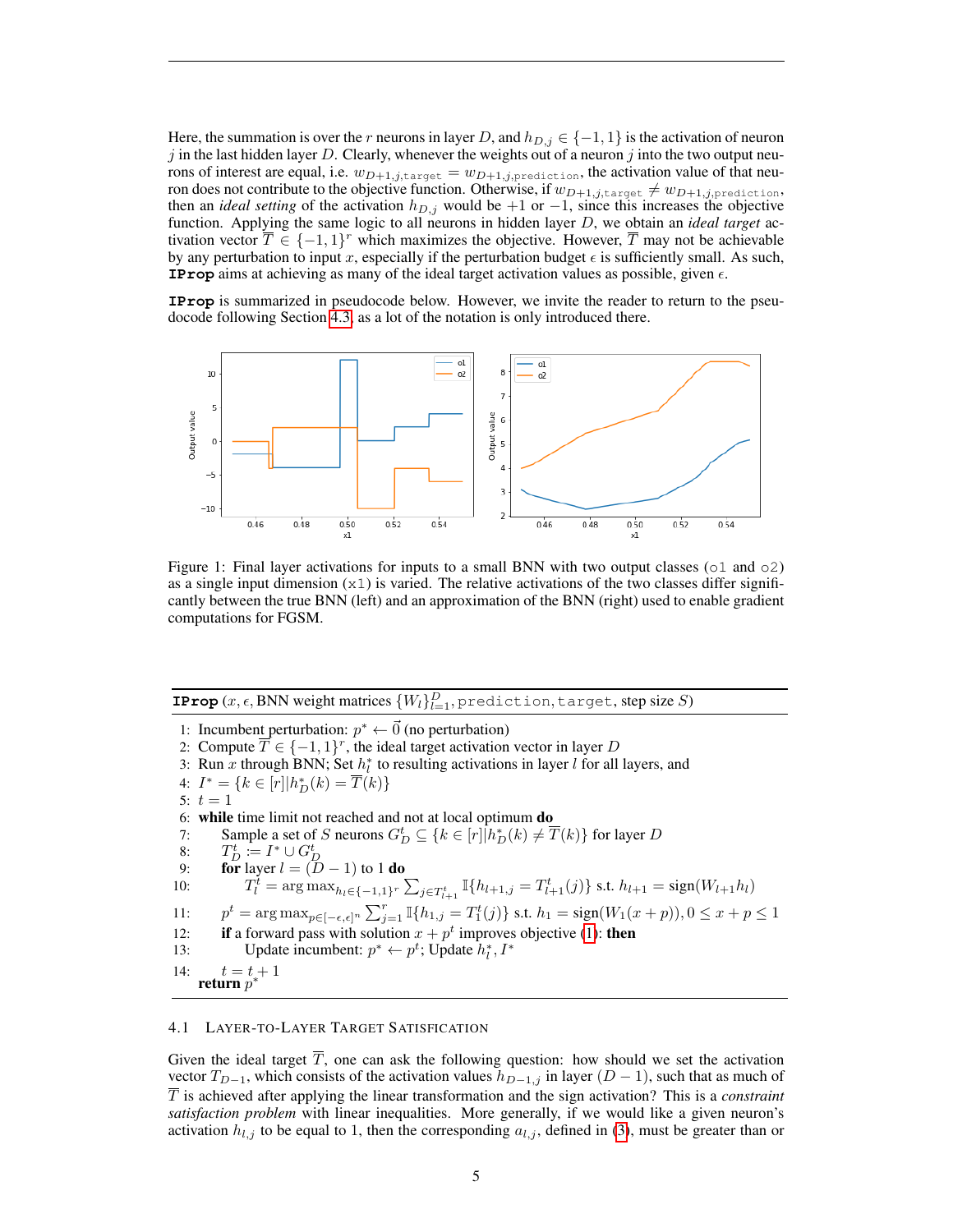equal to 0, and vice versa for  $h_{l,i}$  to be  $-1$ . We cast this binary linear optimization problem as follows:

<span id="page-5-1"></span>
$$
T_l := \underset{h_l \in \{-1,1\}^r}{\arg \max} \sum_{j=1}^r \mathbb{I}\{h_{l+1,j} = T_{l+1}(j)\} \text{ s.t. } h_{l+1} = \text{sign}(W_{l+1}h_l). \tag{9}
$$

The variables to optimize over in [\(9\)](#page-5-1) are  $h_l \in \{-1,1\}^r$ , whereas  $T_{l+1} \in \{-1,1\}^r$  is fixed, as it is provided by the layer  $(l + 1)$ ; we describe this in detail in Section [4.2.](#page-5-2) For instance, when  $l = D - 1$ and  $T_{l+1} = \overline{T}$ , the optimization problem in [\(9\)](#page-5-1) models the satisfaction problem described in the last paragraph.

#### <span id="page-5-2"></span>4.2 TARGET PROPAGATION

Consider solving a sequence of optimization problems based on [\(9\)](#page-5-1), starting with  $l = D - 1$  and ending with  $l = 1$ , where each solution  $T_l$  to the problem at layer l provides the target for the subsequent problem at layer  $(l - 1)$ . Then, after obtaining  $T_1$  as a solution to the last optimization problem in the aforementioned sequence, one can search for a perturbation of x that produces  $T_1$ , by solving the following mixed binary program:

<span id="page-5-3"></span>
$$
p = \underset{p' \in [-\epsilon, \epsilon]^n}{\arg \max} \sum_{j=1}^r \mathbb{I}\{h_{1,j} = T_1(j)\} \text{ s.t. } h_1 = \text{sign}(W_1(x + p')), 0 \le x + p' \le 1. \tag{10}
$$

After computing the perturbation p, the point  $(x + p)$  is run through the network, and the corresponding objective value [\(1\)](#page-3-6) is computed. The procedure we just described is, at a high-level, a single iteration of our proposed **IProp** algorithm. We will describe the full iterative algorithm in Section [4.3.](#page-5-0)

In theory, both optimization problems [\(9\)](#page-5-1) and [\(10\)](#page-5-3) are NP-Hard, by reduction from the MAX-SAT problem, and thus as hard as our MILP problem of Section [3.](#page-2-1) However, in practice, problems [\(9\)](#page-5-1) and [\(10\)](#page-5-3) are much easier to solve than the MILP of Section [3,](#page-2-1) since they are smaller (involving a single hidden layer). We find that for networks with 2-5 hidden layers and 100-500 neurons, these layer-to-layer problems are solved optimally in a few seconds by a MILP solver. It is for this reason that we view **IProp** as a *decomposition* algorithm, in that it decomposes the full-network MILP of Section [3](#page-2-1) into smaller subproblems  $(9)$  and  $(10)$ .

However, the current description of **IProp** raises two critical questions:

- 1. When solving problem [\(9\)](#page-5-1) at the last hidden layer,  $l = D$ , aiming to set  $h_{D,j} = T_D(j)$ for *all* neurons may be overly ambitious: if  $\epsilon$  is very small, then the target propagation is bound to fail when problem [\(10\)](#page-5-3) is solved.
- 2. In solving the sequence of problems [\(9\)](#page-5-1), a layer l's problem may have multiple optimal solutions that achieve the same number of targets in layer  $(l + 1)$ . What solutions should we then prefer?

Both of the questions we raised effectively relate to the perturbation budget  $\epsilon$ : as **IProp** decomposes the attack into layer-to-layer problems [\(9\)](#page-5-1) and [\(10\)](#page-5-3), it is easy to lose track of the global constraint  $\epsilon$ , which makes many targets  $T_l$  impossible to achieve. The solutions that we describe next make **IProp**  $\epsilon$ -aware, and thus practically effective.

#### <span id="page-5-0"></span>4.3 TAKING SMALL STEPS

To address the first question, we take inspiration from gradient optimization methods, which take small steps as determined by a step size (or learning rate), so as to not overshoot good solutions. When solving problem [\(9\)](#page-5-1) at the last hidden layer, we restrict the summation in the objective function to a subset of all neurons; this has the effect of only rewarding target satisfication up to a limit, so as to no produce overly optimistic solutions that will not withstand the bound  $\epsilon$ . Specifically, let  $p^*$ denote the current incumbent perturbation, initialized to the zero-perturbation vector. Let  $h_l^*$  denote the binary activation vector of layer l when the incumbent solution  $(x+p^*)$  is run through the BNN. At each iteration t of **IProp**, we solve the sequence of problems  $(9)$  and then  $(10)$ . To do so, we must specify a set of targets for the first problem [\(9\)](#page-5-1) that is solved at D. This set of targets  $T_D^t$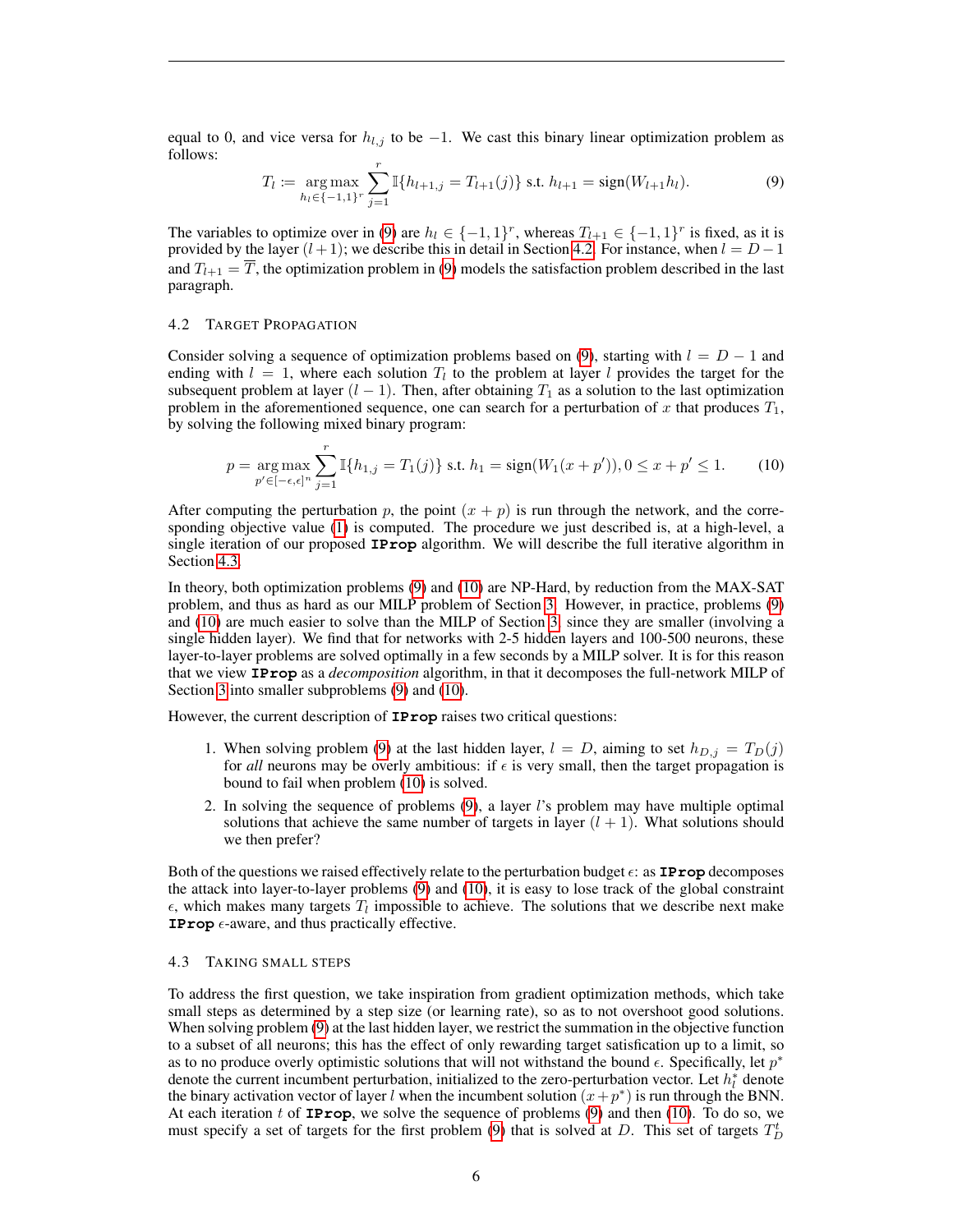is the union of two sets: the set  $I^* = \{k \in [r] | h_D^*(k) = \overline{T}(k)\}$  of already-ideal neurons; and a small set  $G^t \subseteq \{k \in [r] | h_D^*(k) \neq \overline{T}(k)\}$  of neurons who are **not** at their ideal activations under the incumbent. If S denotes the step size, then  $|G^t| = S$  for all t. In our implementation,  $G^t$  is sampled uniformly and without replacement from all possible S-subsets of non-ideal neurons.

Importantly, after the target  $T_D^t$  is specified, target propagation is performed and a potential perturbation  $p^t$  is obtained and then run through the BNN. If the objective function [\(1\)](#page-3-6) improves, the incumbent  $p^*$  is updated to  $p^t$ , and so is the set  $I^*$ . In the next iteration, a new target  $T_D^{t+1}$  is attempted, and **IProp** terminates when it hits a local optimum or runs out of time.

**IProp** is summarized in pseudocode above, with all intermediate optimization problems included, and using common notation.

#### 4.4 MAXIMAL TARGETING AT MINIMUM COST

Having presented the full **IProp** algorithm, we now address the second question posed at the end of Section [4.2:](#page-5-2) how do we prioritize equally good solutions to problems [\(9\)](#page-5-1)? Intuitively, if two solutions  $T'_l$  and  $T''_l$  have the same objective value, i.e. satisfy the same number of neurons in layer  $(l + 1)$ , then we would rather use the one which is "closest" to  $h_l^*$ , the binary activation vector of layer l under incumbent solution  $(x + p^*)$ . Such a solution of minimum cost, in the sense of minimum deviation from the forward pass activations of the incumbent, is likely to be easier to achieve when layer  $(l-1)$ 's problem [\(9\)](#page-5-1) is solved. As a cost metric, we use the  $L_0$  distance between  $h_l^*$  and the variables  $h_l$ . Note that this cost metric is used as a tie-breaker, and is incorporated into the objective of [\(9\)](#page-5-1) directly with a small multiplier, guaranteeing that the original objective of [\(9\)](#page-5-1) is the first priority. We omit this term from the **IProp** pseudocode above for lack of space.

## <span id="page-6-0"></span>5 EXPERIMENTS

To train the binarized neural networks for which we generate attacks, we use BNN code  $<sup>1</sup>$  $<sup>1</sup>$  $<sup>1</sup>$  by Cour-</sup> [bariaux et al.](#page-10-3) [\(2016\)](#page-10-3), and run training experiments on a machine equipped with a GeForce GTX 1080 Ti GPU. We train networks with the following depth x width values: 2x100, 2x200, 2x300, 2x400, 2x500, 3x100, 4x100, 5x100. While these networks are not large by current deep learning standards, they are larger than most networks used in recent papers [\(Tjeng & Tedrake, 2017;](#page-11-2) [Fischetti & Jo, 2018;](#page-10-10) [Narodytska et al., 2017\)](#page-11-11) that leverage integer programming or SAT solving for adversarial attacks or verification. All BNNs are trained to minimize the cross-entropy loss with "batch normalization" [\(Ioffe & Szegedy, 2015\)](#page-10-12) for 100 epochs on the full 60,000 MNIST and Fashion-MNIST training images, achieving between 90–95% test accuracy on MNIST, and 80–90% on Fashion-MNIST. For attack generation, we use the Gurobi Python API to implement and solve our MILP problems, and an implementation of iterated FGSM in PyTorch. All methods are run with a time cutoff of 3 minutes on 100 test points from each dataset. The MILP problems [\(9\)](#page-5-1), [\(10\)](#page-5-3) solved within **IProp** are given a 10 second cutoff. All attacks are run on a cluster of 5 compute nodes, each with 64 cores and 256GB of memory. In the experiments that follow, we specify the class with the second-highest activation (according to the trained model) on the original input as the target class.

#### 5.1 GENERATING ADVERSARIAL EXAMPLES

Figure [2](#page-7-0) shows the fraction of MNIST and Fashion-MNIST test points that were flipped by a given attack, for a given network (depth, width) and perturbation budget  $\epsilon$ ; a flip occurs when the objective [\(1\)](#page-3-6) is strictly positive. A higher value is better here. We compare attacks generated using MILP, our method, and FGSM on samples from MNIST. For small perturbation budgets  $\epsilon$  and networks, the MILP approach finds optimal attacks within the time cutoff, but as  $\epsilon$  and network size grow, solving the MILP becomes increasingly computationally intensive and only the best-found solution at timeout is returned. Specifically, for the  $2x100$  network with  $\epsilon = 0.01$ , the average runtime of the solver is 27 seconds (all test instances solved to optimality), whereas the same quantity is 777 seconds for the 2x200 network for the same value of  $\epsilon$ . Similar behavior can be observed as  $\epsilon$  grows, with most runs timing out at the MILP time limit of 1800 seconds. We believe that this is largely due to the weakness of the linear programming relaxation, as observed by [Fischetti & Jo](#page-10-10) [\(2018\)](#page-10-10),

<span id="page-6-1"></span><sup>1</sup><https://github.com/itayhubara/BinaryNet.pytorch/>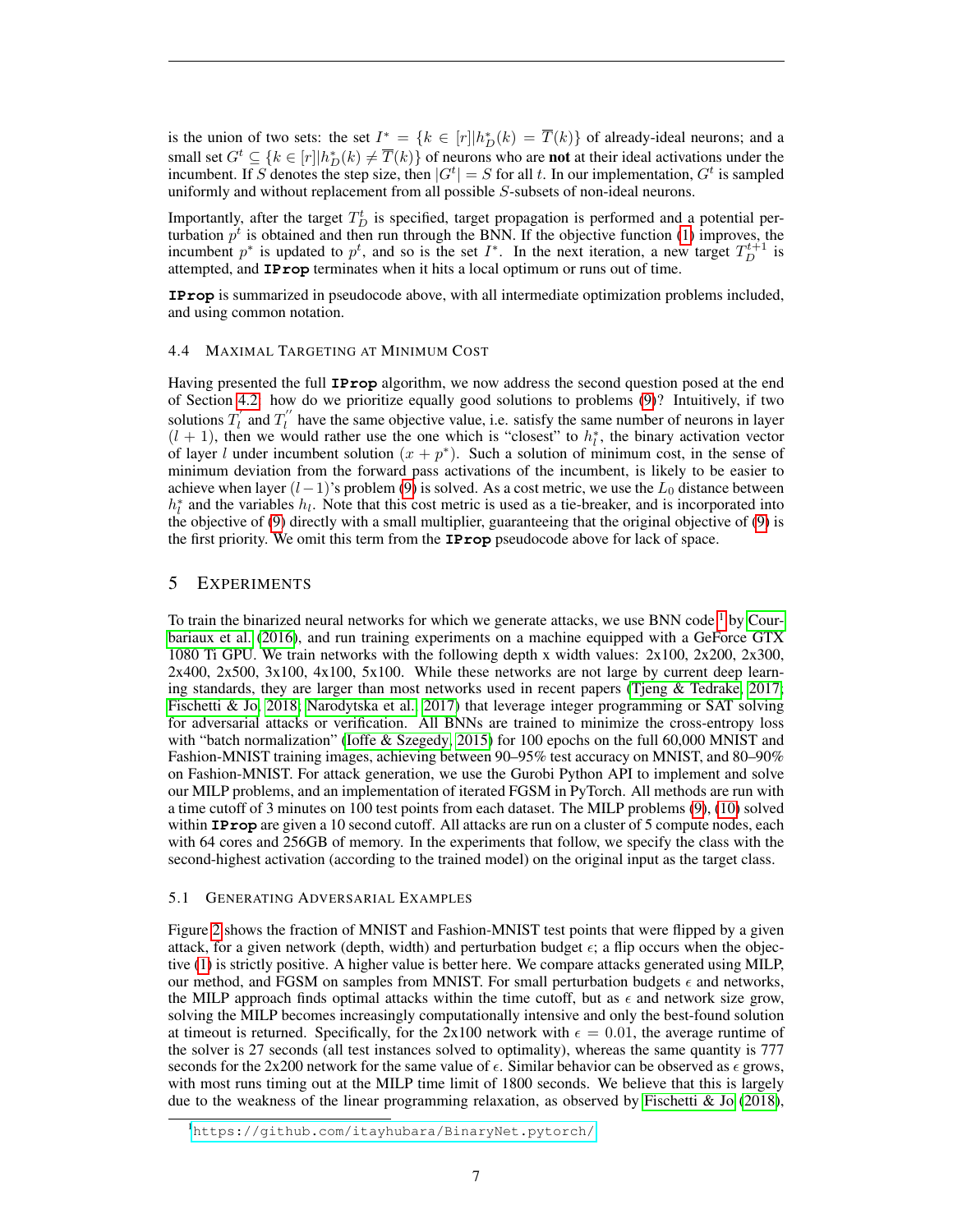<span id="page-7-0"></span>

Figure 2: Proportion of samples for which the final prediction was flipped to the target class (y-axis) by MIP vs. FGSM vs. **IProp** attacks with varying network architectures (x-axis) and varying  $\epsilon$ (left-right), on the MNIST (top row) and Fashion-MNIST (bottom row) datasets.

<span id="page-7-1"></span>

Figure 3: Summary statistics for the normalized objective value of attacks obtained by **IProp** versus FGSM (y-axis) with varying  $\epsilon$  in networks with different architectures, on MNIST.

and perhaps the mismatch between the kind of heuristics Gurobi implements versus what would be useful for neural network problems such as ours.

Our method **IProp** (in red bars) achieves a success rate close to the optimal MILP performance on small networks and  $\epsilon$ , and scales better than the MILP approach. **IProp** outperforms FGSM for nearly all network architectures at the  $\epsilon$  values we tested, which are comparable to those used in the literature. The better performance of **IProp** compared to FGSM is of particular interest for small perturbations, as these are more challenging to detect as attacks. Note that the inputs are in  $[0, 1]$ , and so  $\epsilon = 0.005$  corresponds to a 0.5% change in pixel intensity. Figure [3,](#page-7-1) shows box plots of the (normalized) objective value equation [1](#page-3-6) across the different settings. Consistently with Figure [2,](#page-7-0) **IProp** achieves higher values on average than FGSM, indicating that the **IProp** attacks are more effective at modifying the output-layer activations of the networks.

One might wonder about the behavior of the **IProp** and FGSM attack methods over time, as FGSM is widely regarded as a fast, reasonably-effective attack method. Figure [4](#page-8-1) shows the relative solution quality over time for each method, averaged over MNIST samples. It is evident that iterated FGSM ceases to improve greatly after the first 30 seconds or so. However, more effective attacks are clearly possible, and the **IProp** algorithm constructs progressively stronger attacks that typically surpass the best found FGSM attacks after a few more seconds.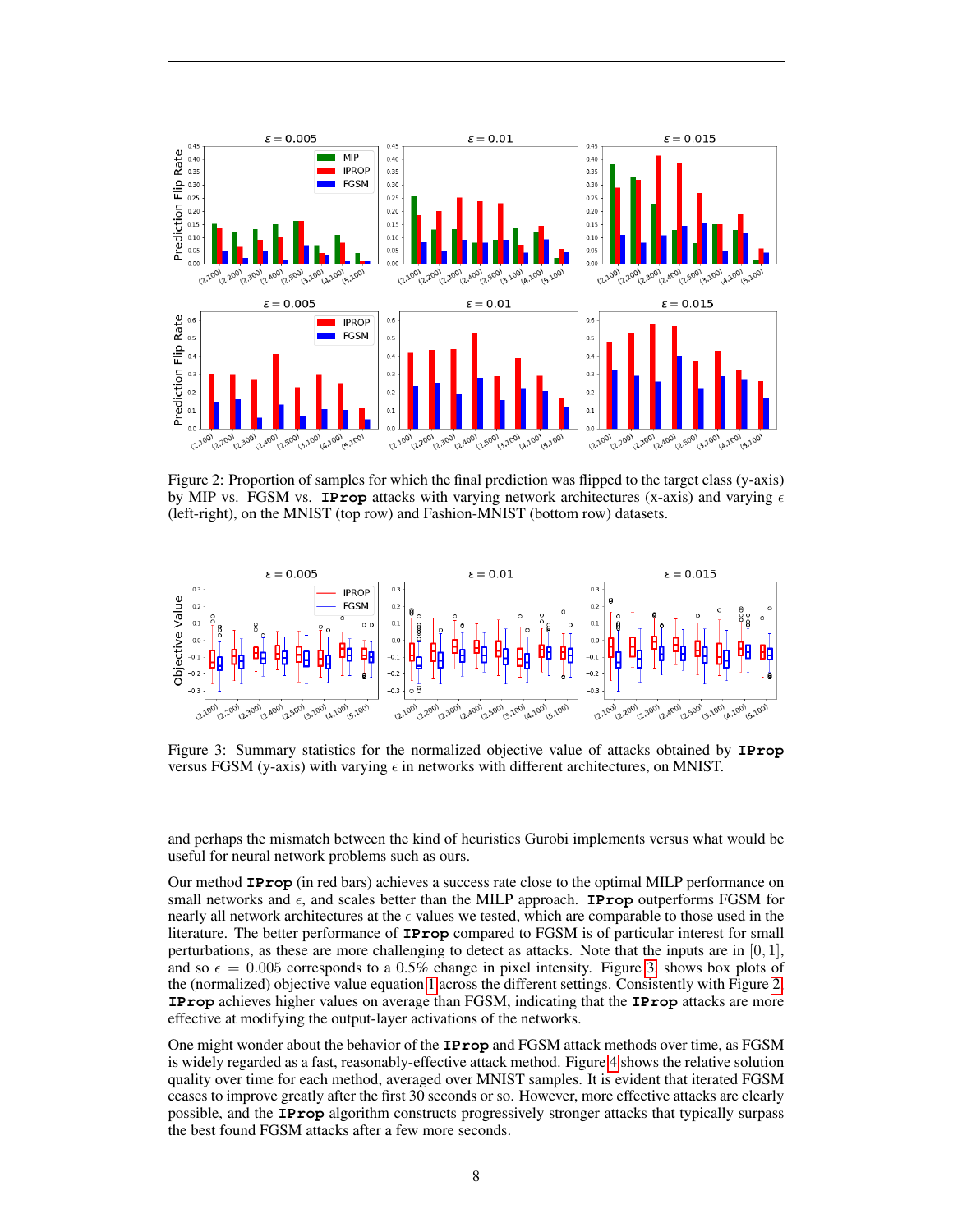<span id="page-8-1"></span>

Figure 4: Average normalized solution objective value (y-axis) versus runtime (x-axis) for **IProp** versus FGSM on MNIST samples.

<span id="page-8-2"></span>

Figure 5: Proportion of MNIST samples on which the final prediction was flipped to the target class by **IProp** with adaptive or constant step sizes. The adaptive step size performs relatively well across networks of varying size and different values of  $\epsilon$ .

Additionally, we investigate the effect of step size S in Line 7 of **IProp** (Figure [5\)](#page-8-2). Intuitively, using a small step size  $S$  may ensure that the target activations used in each successive iteration are not too difficult to achieve from the current activation in layer  $D$ , but this may also lead to multiple iterations and slow improvement over time. Another consideration is that for small perturbation budgets  $\epsilon$ , large changes in the layer D target activation may propagate back to the first hidden layer, only to fail at the input layer. Meanwhile, wider network architectures may permit the use of larger step sizes. To that end, we devise an *adaptive* step size strategy ("Adaptive", red in all figures): initialized at 5% of the width of the network, the step size S is halved every 5 iterations, if no better incumbent is found. While the hyperparameters of this strategy (initial value, decay rate and number of iterations before decaying) may be optimized, the set of values we used performed reasonably well, as can be seen in Figure [5.](#page-8-2) Indeed, for many of the settings shown, "Adaptive" performs best or close to the best fixed "Constant" step size. Note that previous figures showing **IProp** in red correspond to this very adaptive step size strategy.

One minor modification that highlights the flexibility of the **IProp** attack method is our ability to warm start the algorithm with an initial perturbation. For example, we used perturbations obtained by running FGSM with a time cutoff of 5 seconds as an alternative to using no perturbation in Line 1 of **IProp**. Figure [6](#page-9-0) shows that warm starting **IProp** in this manner has the potential to significantly improve the success rate of the resulting attacks, highlighting the value of finding good initial solutions our method, which is essentially a combinatorial local search approach.

## <span id="page-8-0"></span>6 CONCLUSION & DISCUSSION

We developed combinatorial search methods for generating adversarial examples that fool trained Binarized Neural Networks, based on a Mixed Integer Linear Programming (MILP) model and a target propagation-driven iterative algorithm **IProp**. To our knowledge, this is the first such integer optimization-based attack for BNNs, a type of neural networks that is *inherently discrete*. Our MILP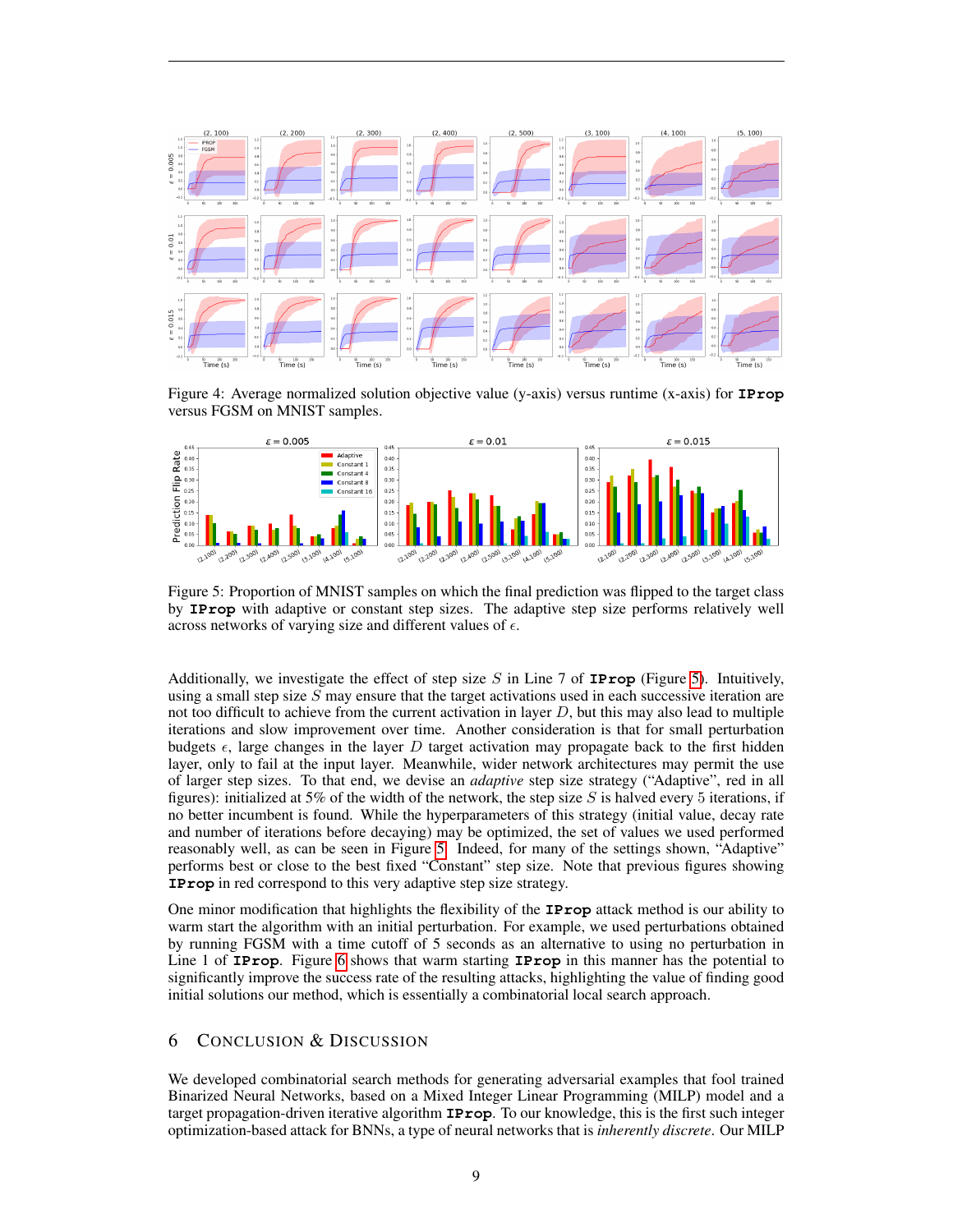<span id="page-9-0"></span>

Figure 6: Proportion of MNIST samples on which the final prediction was flipped to the target class by **IProp** starting with zero perturbation or with an initial perturbation found by running FGSM for a short amount of time.

model results show that standard (FGSM) attack generating methods often are severely suboptimal in generating good adversarial examples. The ultimate goal is to "attack to protect", i.e. to generate perturbations that can be used *during adversarial training*, resulting in BNNs that are robust to a class of perturbation. Unfortunately, our MILP model cannot be solved quickly enough to be incorporated into adversarial training. On the other hand, through extensive experiments we have shown that our iterative algorithm **IProp** is able to to scale-up this solving process while maintaining a huge performance advantage in the attack generation over the FGSM attack generating method. With these contributions, we believe we have laid the foundations for improved attacks and potentially robust training of BNNs. This work is a good example of successful cross fertilization of ideas and methods from discrete optimization and machine learning, a growing synergistic area of research, both in terms of using discrete optimization for ML as was done here [\(Friesen & Domin](#page-10-6)[gos, 2017;](#page-10-6) [Bertsimas et al., 2017;](#page-10-13) [Bertsimas & Van Parys, 2017\)](#page-10-14) as well as using ML in discrete optimization tasks [\(He et al., 2014;](#page-10-15) [Sabharwal et al., 2012;](#page-11-12) [Khalil et al., 2016;](#page-10-16) [Kruber et al., 2016;](#page-10-17) [Dai et al., 2017\)](#page-10-18). We believe that target propagation ideas such as in **IProp** can be potentially extended for the problem of *training* BNNs, a challenging problem to this day. The same can be said about hard-threshold networks, as hinted to by [Friesen & Domingos](#page-10-6) [\(2017\)](#page-10-6).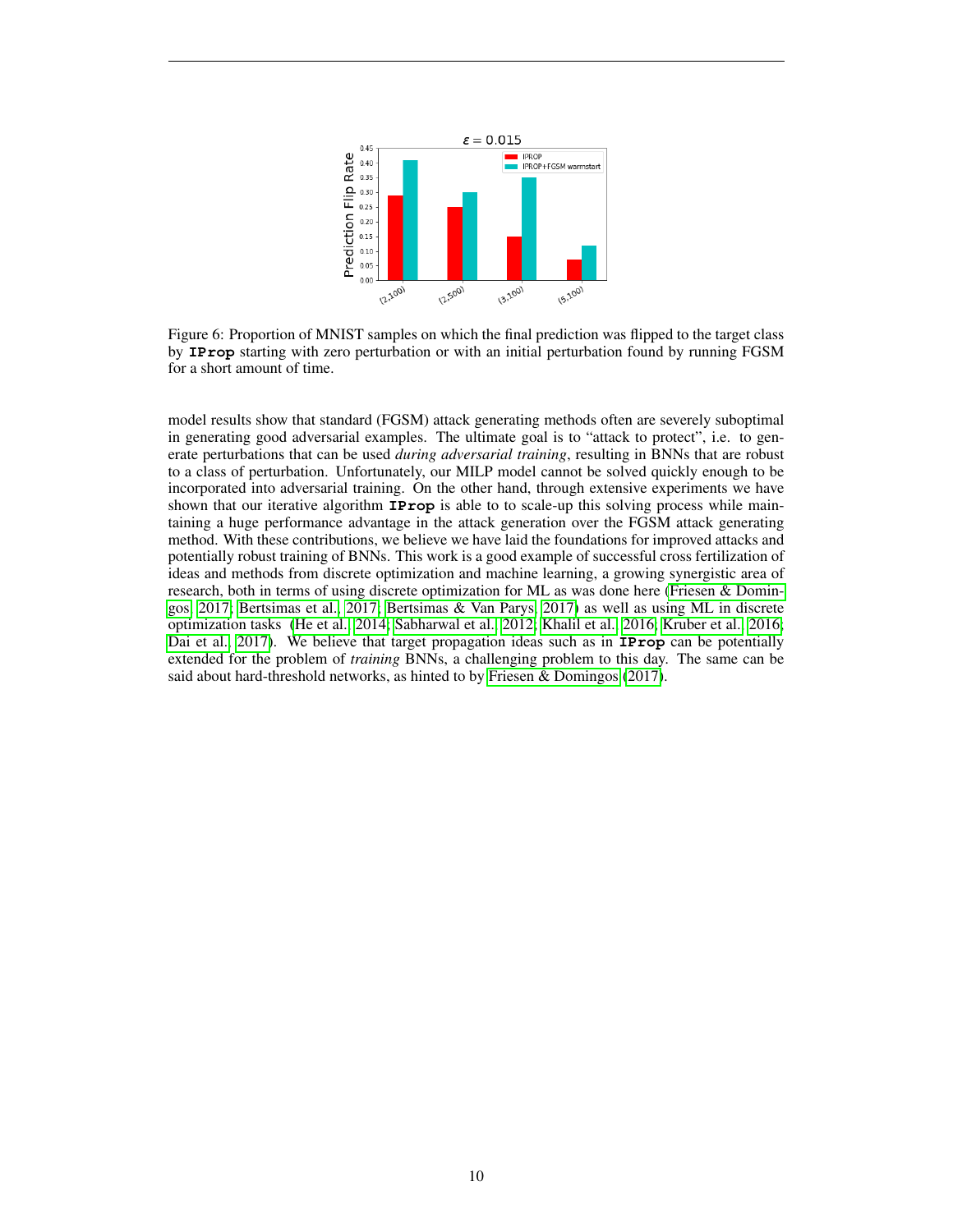#### **REFERENCES**

- <span id="page-10-4"></span>Tobias Achterberg and Roland Wunderling. Mixed integer programming: Analyzing 12 years of progress. In *Facets of combinatorial optimization*, pp. 449–481. Springer, 2013.
- <span id="page-10-7"></span>Hande Alemdar, Vincent Leroy, Adrien Prost-Boucle, and Frédéric Pétrot. Ternary neural networks for resource-efficient ai applications. In *Neural Networks (IJCNN), 2017 International Joint Conference on*, pp. 2547–2554. IEEE, 2017.
- <span id="page-10-5"></span>Yoshua Bengio. How auto-encoders could provide credit assignment in deep networks via target propagation. *arXiv preprint arXiv:1407.7906*, 2014.
- <span id="page-10-14"></span>Dimitris Bertsimas and Bart Van Parys. Sparse high-dimensional regression: Exact scalable algorithms and phase transitions. *arXiv preprint arXiv:1709.10029*, 2017.
- <span id="page-10-13"></span>Dimitris Bertsimas, Jean Pauphilet, and Bart Van Parys. Sparse classification and phase transitions: A discrete optimization perspective. *arXiv preprint arXiv:1710.01352*, 2017.
- <span id="page-10-8"></span>Battista Biggio, Igino Corona, Davide Maiorca, Blaine Nelson, Nedim Šrndić, Pavel Laskov, Giorgio Giacinto, and Fabio Roli. Evasion attacks against machine learning at test time. In *Joint European conference on machine learning and knowledge discovery in databases*, pp. 387–402. Springer, 2013.
- <span id="page-10-9"></span>Nicholas Carlini and David Wagner. Towards evaluating the robustness of neural networks. In *Security and Privacy (SP), 2017 IEEE Symposium on*, pp. 39–57. IEEE, 2017.
- <span id="page-10-3"></span>Matthieu Courbariaux, Itay Hubara, Daniel Soudry, Ran El-Yaniv, and Yoshua Bengio. Binarized neural networks: Training deep neural networks with weights and activations constrained to+ 1 or-1. *arXiv preprint arXiv:1602.02830*, 2016.
- <span id="page-10-18"></span>Hanjun Dai, Elias B. Khalil, Yuyu Zhang, Bistra Dilkina, and Le Song. Learning combinatorial optimization algorithms over graphs. In *Advances in Neural Information Processing Systems (NIPS)*, 2017.
- <span id="page-10-10"></span>Matteo Fischetti and Jason Jo. Deep neural networks and mixed integer linear optimization. *Constraints*, pp. 1–14, 2018.
- <span id="page-10-6"></span>Abram L Friesen and Pedro Domingos. Deep learning as a mixed convex-combinatorial optimization problem. *arXiv preprint arXiv:1710.11573*, 2017.
- <span id="page-10-11"></span>Angus Galloway, Graham W Taylor, and Medhat Moussa. Attacking binarized neural networks. *arXiv preprint arXiv:1711.00449*, 2017.
- <span id="page-10-0"></span>Ian J Goodfellow, Jonathon Shlens, and Christian Szegedy. Explaining and harnessing adversarial examples. *arXiv preprint arXiv:1412.6572*, 2014.
- <span id="page-10-15"></span>He He, Hal Daumé III, and Jason Eisner. Learning to search in branch-and-bound algorithms. In *NIPS*, 2014.
- <span id="page-10-12"></span>Sergey Ioffe and Christian Szegedy. Batch normalization: Accelerating deep network training by reducing internal covariate shift. *arXiv preprint arXiv:1502.03167*, 2015.
- <span id="page-10-16"></span>Elias Boutros Khalil, Pierre Le Bodic, Le Song, George L Nemhauser, and Bistra N Dilkina. Learning to branch in mixed integer programming. In *AAAI*, pp. 724–731, 2016.
- <span id="page-10-2"></span>J Zico Kolter and Eric Wong. Provable defenses against adversarial examples via the convex outer adversarial polytope. *arXiv preprint arXiv:1711.00851*, 2017.
- <span id="page-10-17"></span>Markus Kruber, Marco E Lübbecke, and Axel Parmentier. Learning when to use a decomposition. 2016.
- <span id="page-10-1"></span>Alexey Kurakin, Ian Goodfellow, and Samy Bengio. Adversarial machine learning at scale. *arXiv preprint arXiv:1611.01236*, 2016.